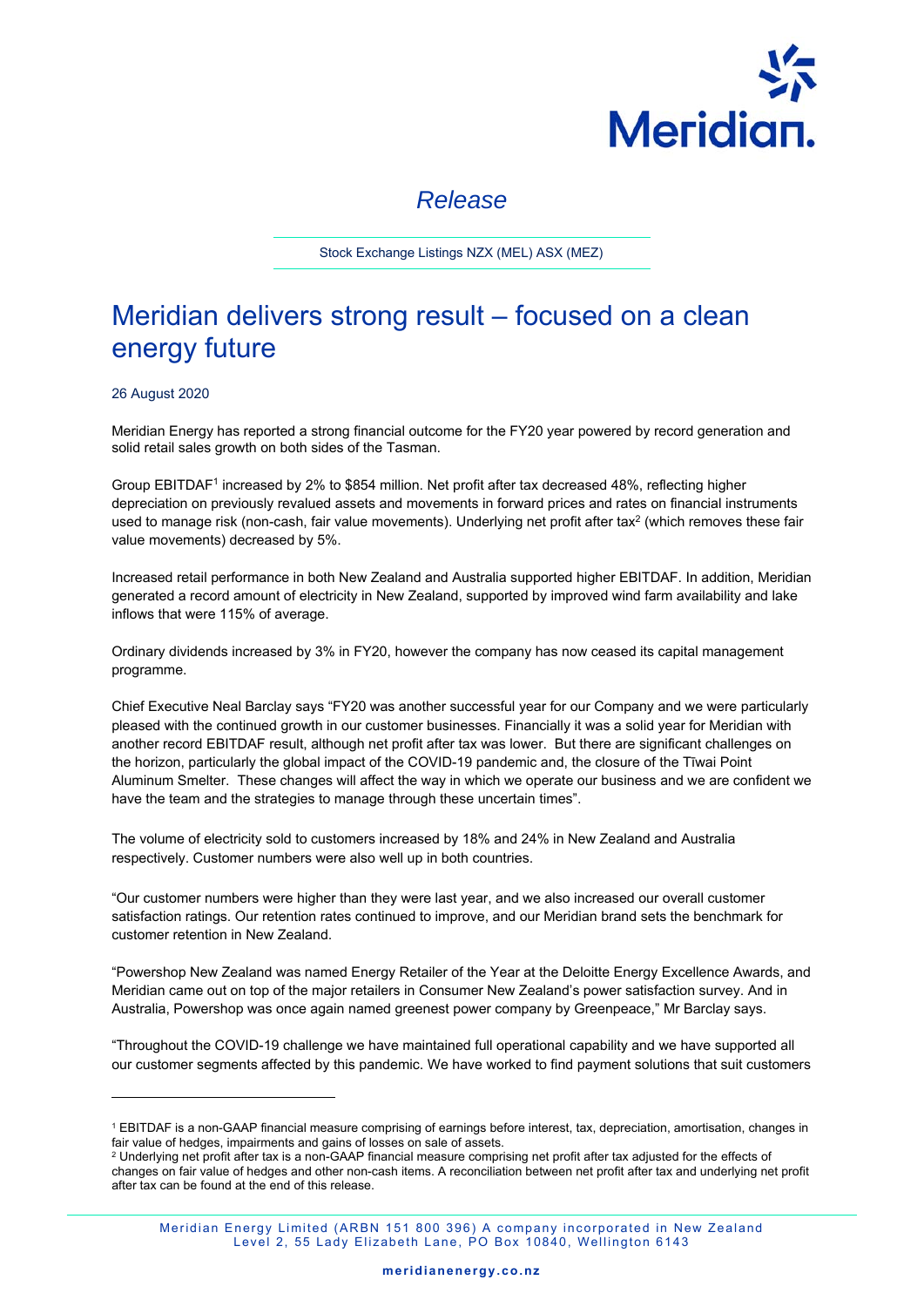

and made sure their power is not unfairly disconnected. We also have not charged any late-payment fees or credit-reminder fees to customers across our brands in New Zealand and Australia," says Barclay.

Just after financial year end, Rio Tinto announced that it was terminating its electricity supply contract with Meridian Energy.

"Meridian worked with the industry to offer the smelter what we believe was a good deal worth \$50 million per annum from day one, increasing to close to \$60 -70 million per annum over the next three years," says Barclay.

"Despite our efforts the owners have made the decision to terminate the electricity supply agreement with Meridian in August 2021 and close the smelter. We have engaged with the smelter owners on the possibility of extending the closure period from one year to four years, At this stage we are not aware if an extended closure proposition is acceptable to them.

"Rio Tinto's decision is hugely disappointing for the Smelter workforce and the Southland community and this outcome is not one that Meridian would have chosen. However, given the age of the facility, a decision to close was probably inevitable within this next decade in any event.

"NZAS leaving New Zealand creates an imperative for our country to use it as an opportunity to further reduce our emissions and our reliance on fossil fuels. Meridian will work with government, industries and our customers to support the future electrification and decarbonisation of the New Zealand economy," says Barclay.

"The electricity sector is a big part of the solution to our emissions challenge. As the market adapts to this new future we will see the market harness the renewable generation and transmission assets required to power growth in the number of electric vehicles on our roads and the electrification of stationary energy uses, ending our country's current dependence on fossil fuels. Meridian is focussed on helping the country move rapidly to that future," adds Barclay.

Rio Tinto's exit from New Zealand also means that the Meridian Energy Board has made the tough decision to defer the construction of its Harapaki wind farm in the Hawke's Bay.

"While the business case for Harapaki is very sound, the market needs time to adjust to Rio Tinto's decision to exit New Zealand. We're still confident that we'll build Harapaki in the future," says Barclay.

| Underlying net profit after tax reconciliation (\$M)     |      |      |
|----------------------------------------------------------|------|------|
| Financial year ended 30 June                             | 2020 | 2019 |
| Net profit after tax                                     | 176  | 339  |
| <b>Underlying adjustments</b>                            |      |      |
| <b>Hedging instruments</b>                               |      |      |
| Net change in fair value of electricity and other hedges | 113  | (58) |
| Net change in fair value of treasury instruments         | 48   | 63   |
| Premiums paid on electricity options net of interest     | (20) | (17) |
| <b>Assets</b>                                            |      |      |
| (Gain)/loss on sale of assets                            |      | (3)  |
| Impairment of assets                                     | 58   | 5    |
| Total adjustments before tax                             | 199  | (10) |
| <b>Taxation</b>                                          |      |      |
| Tax effect of above adjustments                          | (58) | 4    |
| Underlying net profit after tax                          | 317  | 333  |
|                                                          |      |      |

Meridian's full integrated report can be found here.